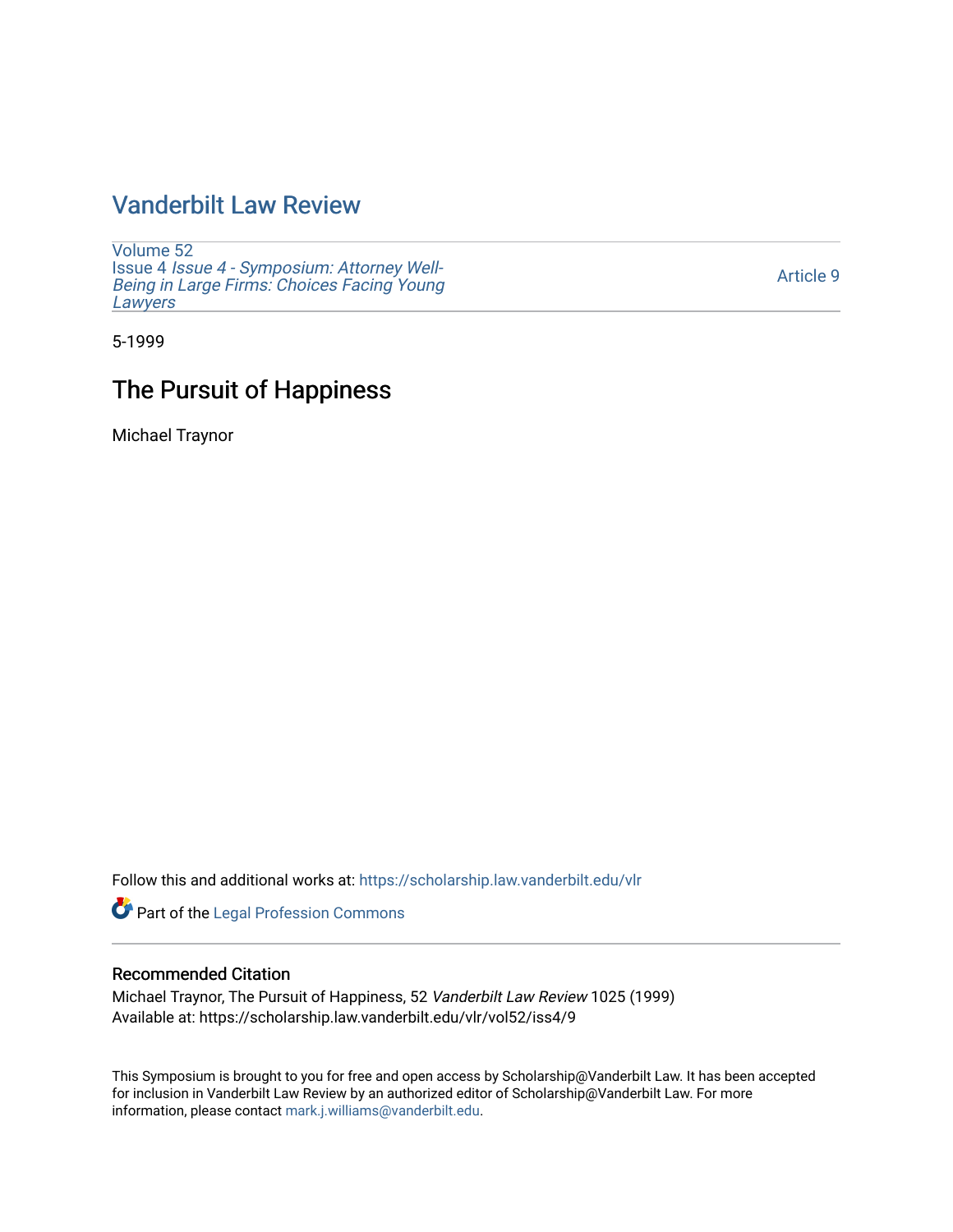## **The Pursuit of Happiness**

*Michael Traynor\**

Ills that beset our profession are addressed by Professor Patrick Schiltz in the alert he sounds in his lead article, *On Being a Happy, Healthy, and Ethical Member of an Unhappy, Unhealthy, and Unethical Profession,'* and his earlier article, *Legal Ethics in Decline: The Elite Law Firm, the Elite Law School, and the Moral Foundation of the Novice Attorney.2* His articles call for attention and introspection by law students and others in the profession.

The editors invited me to comment because of the transitions I have experienced since graduating from law school in 1960. I agreed, not realizing the extent to which the exercise would require me to face my ambivalence about law practice today.

My first law job, as a deputy attorney general of California, involved tax, administrative, and criminal cases, as well as assignments in government law and legislation. I thoroughly enjoyed it. In 1963, I became an associate in my current law firm, and, in 1969, partner. I have been with the firm for 36 years, including a year's leave of absence while I served as president of a public interest law firm, the Sierra Club Legal Defense Funds and a three-month sabbatical as a research fellow with RAND's Institute for Civil Justice. In three decades, our firm has grown to over 400 lawyers in multiple offices. It now hires many more lawyers each year than the entire firm had when I joined it.

Before becoming an associate, I talked with each partner about my belief that, together with client service, a lawyer should serve the profession and the public. Their responses encouraged me, and I joined the firm sharing their wish to build a collegial organization based on integrity and effective, intelligent service. I plunged into the

Partner, Cooley Godward LLP, San Francisco, California. I acknowledge with appreciation the friendly suggestions of my colleagues.

**<sup>1.</sup>** Patrick **J.** Schiltz, *On Being a Happy, Healthy, and Ethical Member of an Unhappy, Unhealthy, and Unethical Profession,* **52 VAND.** L. REV. **871 (1999).**

<sup>2.</sup> Patrick **J.** Schiltz, *Legal Ethics in Decline: The Elite Law Firm, the Elite Law School, and the Moral Foundation of the Novice Attorney,* 82 MINN. L. REV. **705 (1998).**

**<sup>3.</sup>** Now named EarthJustice Legal Defense Fund.

**<sup>1025</sup>**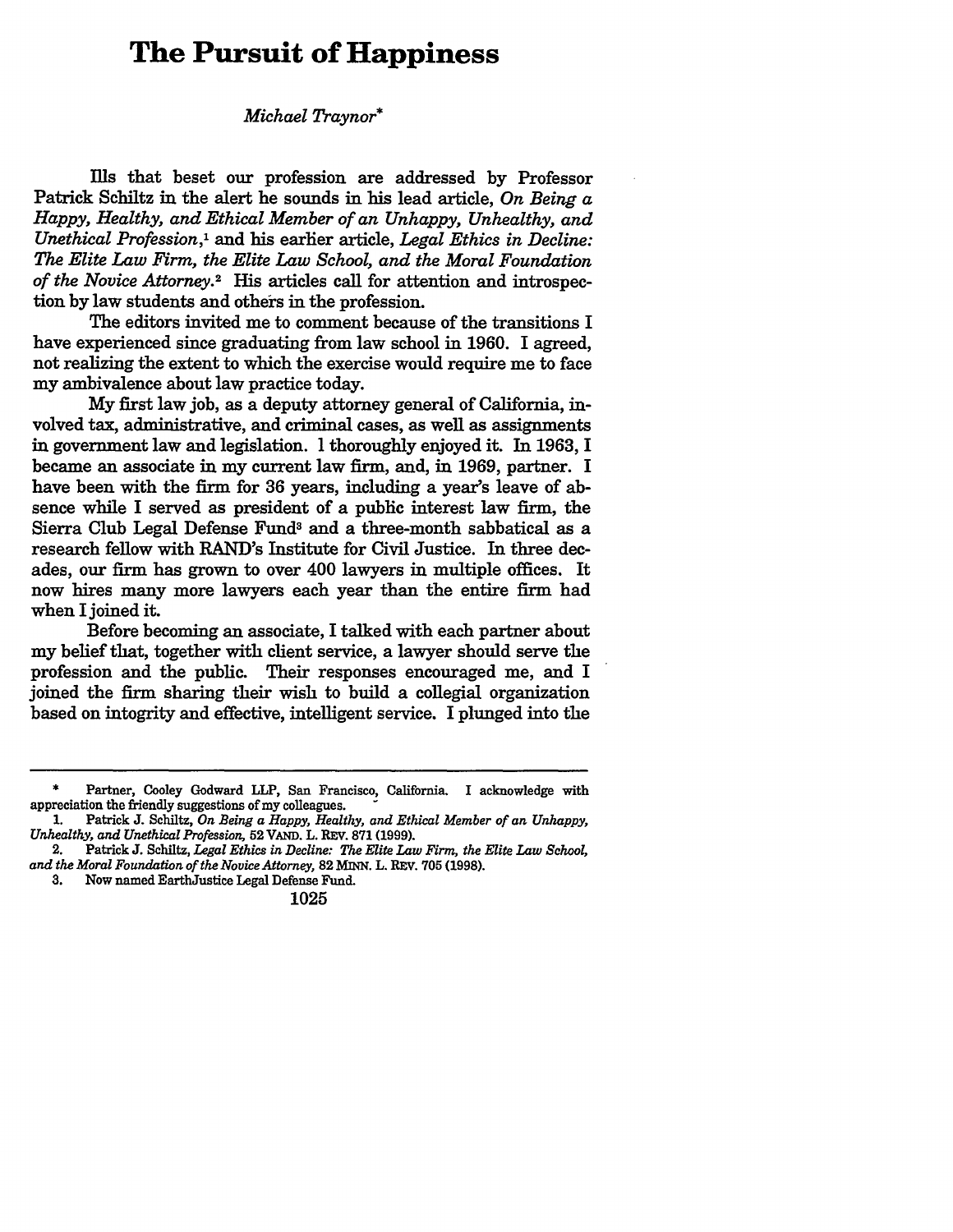work, billing initially at **\$15** per hour, and soon undertook an indigent criminal appeal that led to an appearance in-the Supreme Court.4

Money was never a driving force. Being a lawyer, I felt, involved responsibilities and attendant satisfactions that transcended money. I feel quite lucky today, especially in light of Professor Schiltz's writings, that neither I nor many of my contemporaries viewed law practice as a way to get rich. We did expect to earn a reasonable income and perhaps someday a moderate degree of financial independence.

In this Comment, I will address the three main subjects of Professor Schiltz's article, starting briefly with ethics and health, then concentrating on the most difficult of all: happiness.

Professor Schiltz's ethical advice is sound. Although it is addressed "Dear Law Student," it should as well be addressed "Dear Managing Partner" or "Dear Lawyer." The essential point is simple: follow high standards and do not let your values be corroded under pressure.<sup>5</sup> When ethical practice becomes a habit, it gets easy.<sup>6</sup> Having a reputation for integrity will also help you and your chents. Having a reputation for practicing close to or over the line, for getting chalk on your shoes, will hurt you and ill-serve your chents.<sup>7</sup>

Another welcome benefit may also emerge from the simple maintenance of good ethics. Ethical practice reduces stress. Worrying about or concealing mistakes or dealing with uninformed chients or disgruntled team members, for example, seems far more stressful than following ethical guidelines to prevent such problems.

Of course, not all ethical issues are easy ones. The much-discussed current problems of imputation of knowledge or "positional conflicts," for example, are not necessarily resolved by an acute ethical sense. They involve legitimate competing interests and require analysis and judgment. In general, however, it is relatively easy to be

<sup>4.</sup> See Cooper v. California, 386 U.S. 58 (1967) (author arguing for petitioner).

**<sup>.5.</sup>** For illustrations of the problems that befall lawyers who succumb to pressure, see JOSEPH W. COTCHETT, THE ETHICS GAP 81-95 (1991).

**<sup>6.</sup>** Some examples: Always be accurate with the court. If you (or your client) make a mistake, correct it openly and immediately. Return privileged documents that opposing counsel inadvertently produces. Don't pad your time, even **if** you think your particular service is extraordinarily valuable. Keep your clients informed and engaged. Encourage teamwork **by** sharing credit for success and assuming responsibility for failure.

**<sup>7.</sup>** One of our country's great judges, United States District Judge Thelton Henderson, made the point when he guest-lectured at the Remedies class **I** taught at Boalt Hall. The topic of temporary restraining orders and preliminary injunctions led to a discussion of the obligations of a lawyer to be particularly careful in making representations to the court when crucial facts are incomplete and often fast-developing. In considering the substantive and ethical issues and lawyers who either exaggerate or belittle emergency, Judge Henderson also commented, "Besides, we talk about you in the lunch room."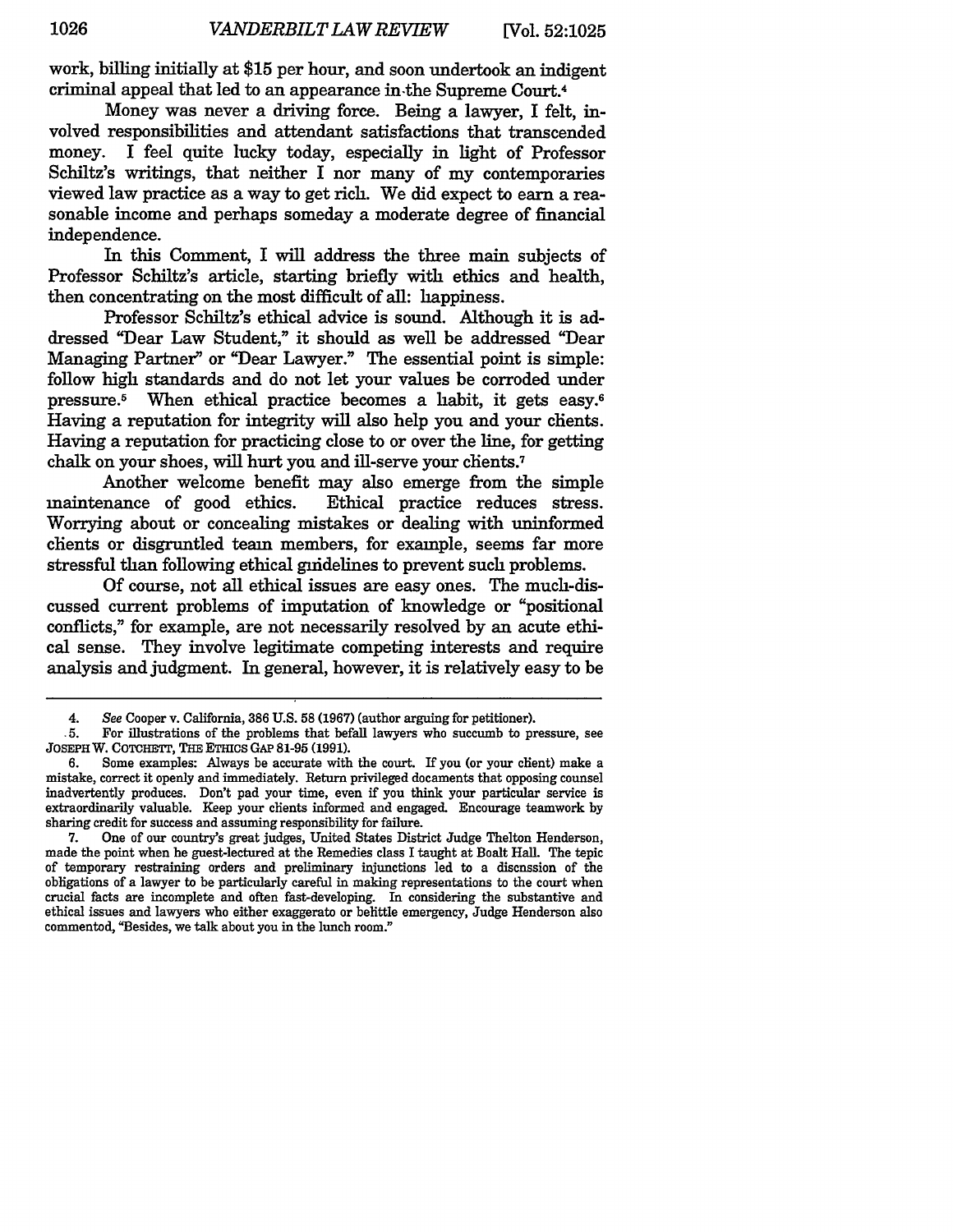an ethical lawyer as long as you never abdicate moral judgment to others.8

The single-minded pursuit of money finds its most pernicious expression in the excessive time that many lawyers work and bill. Billable time, when not managed responsibly and ethically, can have a terrible impact on sleep patterns, mental health, and one's ability to maintain perspective under pressure.

**In** the words of a colleague, our "work culture has resulted in a serious social problem: *karoshi* or death by overwork."s Lawyers and everyone else should nurture their health and not work themselves to death or to a zombie-like exhaustion. A key part of a lawyer's service is judgment. If a lawyer does not have sensible judgment about health or ethics, what sort of judgment will she provide to clients?

The pressure to bill hours and collect bills is unrelenting and increasing. There will be times when you are in the office at night or on a Sunday afternoon, alone or among a few others, marveling at the hours your fellow lawyers in firms across the country are racking up in trials or transactions or on their home computers. It is difficult to attain 1700-1800 actual billable hours a year, let alone 2000, or 2400 or more, and have reasonable time for family, relationships, and other pursuits.'<sup>0</sup>

For perspective, consider a twenty-five year-old lawyer who bills 2400 hours a year for 20 years, a total of 48,000 hours at an average billable rate over that span of **\$300** per hour. At age fortyfive, that lawyer may inventory his life: gross billings, \$14.4 million; at or near the top of the pyramid structure that supports what Professor Schiltz describes as the "skim"; divorced; estranged from children; hypertense; depressed; a reputation as a hardball player; transitory transactional relationships; a luxurious home and car plus a sport utility vehicle; an ample taste for fine wines and cigars; and a question: What have I done with my life?

Professor Paul Freund, a great teacher, told me early in my career, "You make a life." Simple words, yet deep ones. It is best to

<sup>8.</sup> *See* David Stout, *John D. Erlichman, Nixon Aide Jailed for Watergate, Dies at 73,* N.Y. TIMES, Feb. **16,** 1999, at **A2, C13** (quoting John Erlichman: "never, ever defer your moral judgments to anybody").

**<sup>9.</sup>** Mara Eleina Conway, *KAROSHI: Is It Sweeping America?,* **15 UCLA PAC.** BASIN **L.J. 352,352(1997).**

**<sup>10.</sup>** Working long hours does not necessarily indicate an undue commitment to money. There are many lawyers, not just in big firms, but in government, public interest law firms, small firms, corporations, and elsewhere who work long hours. Before the emergence of high incomes in some firms, people dedicated to excellence worked hard and derived well-earned satisfaction beyond measurement in mere monetary terms.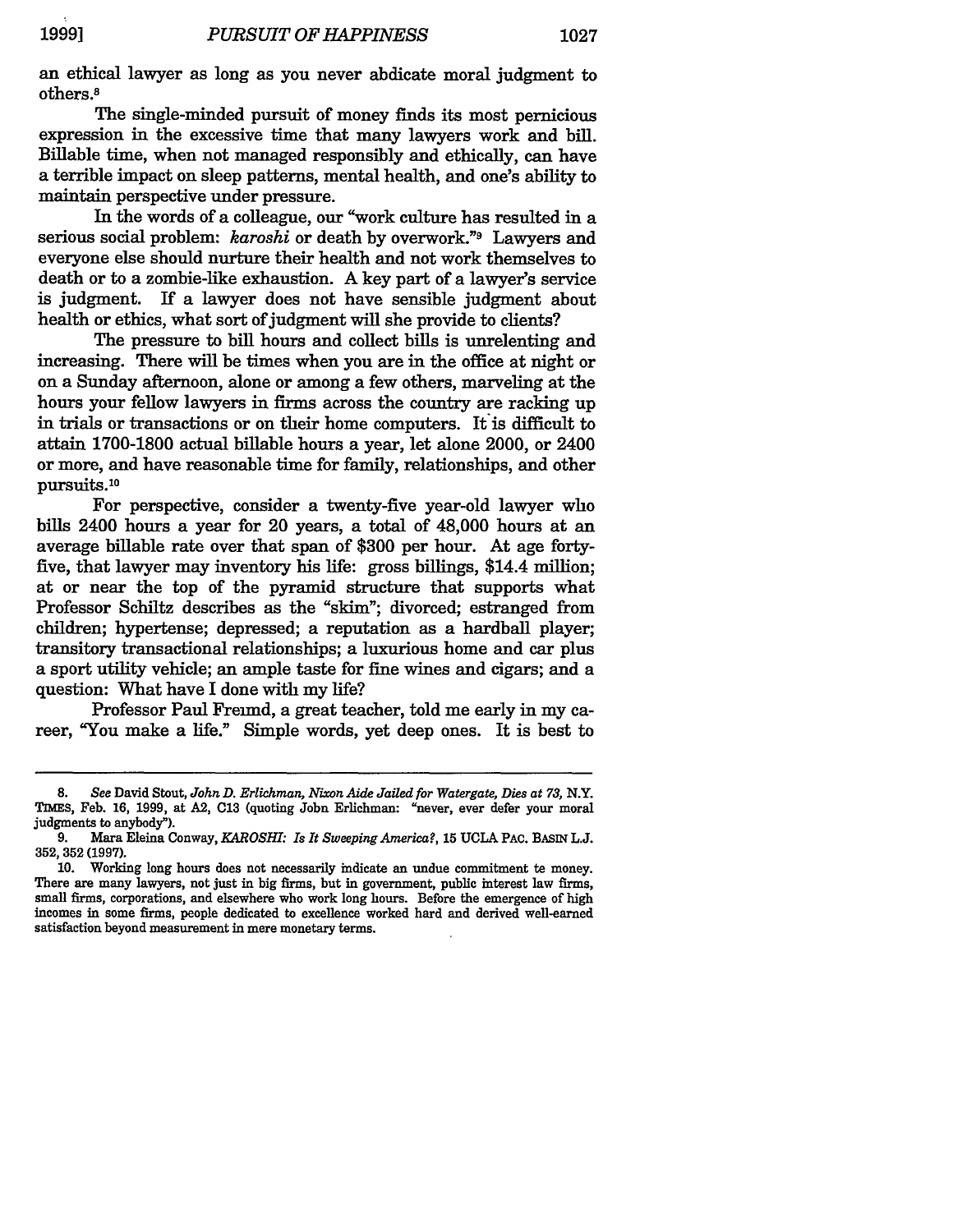start early if you can, but even if you resemble my hypothetical fortyfive year-old, it is never too late to begin. One place to start is **by** taking a new look at happiness.

The signers of the Declaration of Independence held it to be a self-evident truth that an "unalienable right" was the "Pursuit of Happiness."<sup>11</sup> They wisely described happiness as a pursuit, not an entitled state of being. The pursuit of happiness is a **highly** individualized undertaking, not one that lends itself to generalization or simplification. The central difference I have with Professor Schiltz's article, although I agree with much of it, is that he seems simplistic about happiness, as if it were something you either have or do not have.

For a lawyer, there may be contentment, pleasure, and satisfaction when a case or transaction goes well, when a young associate does a superb **job,** when a satisfied client calls with additional business, when a legal problem presents a new intellectual challenge, when professional and public service is rendered and recognized, when family ties are close, and when daily greetings in the office are friendly. These attributes of happiness may be accompanied **by** dismay at the increasing greed, incivility, and cynicism in our profession; frustration, with the hard hours; discouragement at the lumps one takes from opposing counsel, courts, or others; and sadness at the time spent away from family, friends, and other enjoyable pursuits.

I wonder whether young people's unhappiness in the law is different substantially from young people's unhappiness in other professions where one starts out young and with no prior work experience. So many lawyers have never done anything else in their lives. They have been high educational achievers but may not have explored who they are or what makes them happy. Family pressure or perhaps the promise of a good salary or uncertainty about other careers becomes the primary reason for going to law school. For some, that move turns out to be the right one, and they continue to enjoy the challenges of being a lawyer, recognizing that an exciting practice, prestige, and generous compensation demand commitment, hard work, and sacrifice. For others, it may be drudgery, but the social or financial pressure they feel to stay is greater than their desire to follow their hearts, and that is a shame.

**My** principal suggestion in response to Professor Schiltz's article is this: law students and others would do well to recognize the tensions that attend the practice of law. It is healthy to acknowledge those tensions, even te allow for some ambivalence about your chosen

**<sup>11.</sup> THE** DECLARATION **OF** INDEPENDENCE para. 2 **(U.S. 1776).**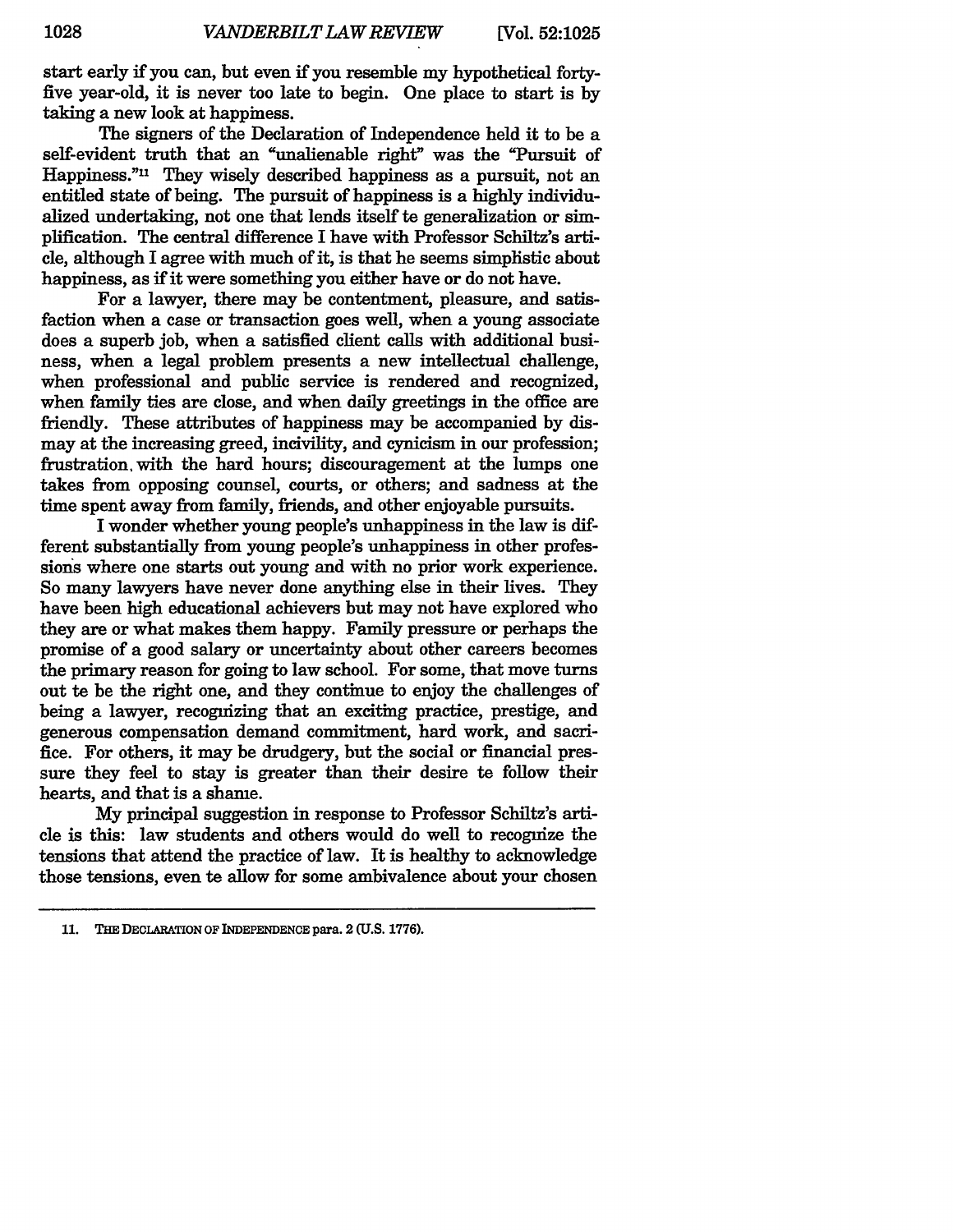profession. Most of all, it is essential to strive for a balance-for oneself and, if possible, for others.

Duality is natural. An infant may cling to yet push away a parent. A public may disapprove a president's behavior yet wish to retain him in office. A terminally ill person may love life yet want to die. Balance is essential.

Self-awareness is a first step on the path to happiness. The pursuit of happiness will also be facilitated by keeping money in perspective, and maintaining the ability to make choices about one's life.

Law practice is essentially a service, not a risk capital enterprise, with occasional exceptions, for example, in the class action context. Financial rewards are and should be commensurate with service. A fundamental problem with the profession and with big firms afflicted with the NIPP (Net Income Per Partner) Syndrome is that people at the top of the pyramid often demand capitalistic profits while taking little or no capitalistic risk.<sup>12</sup> Those profits are not going to come from rewards for taking risk but from already high and increasing fees to clients and especially from other people's labor, primarily associates, paralegals, and staff.

In areas of vital concern to me as a citizen and lawyer-the environment, the First Amendment, and privacy-we are witnessing constant erosion. An old form of erosion is now appearing in new venues, the overwork of people, whether they are associates in a law firm or others, all for the transitory goal of more money for a few. To invoke an environmental analogy, this is strip-mining of human beings. If Professor Schiltz's writings result in renewed attention to such erosion, they will have performed a great service. The lesson for law students and associatos is, don't let erosion happen to you. The lesson for managing and senior partners is, don't be greedy. Wouldn't you rather be appreciated for mentoring, sharing the wealth, and building a great firm than as someone who inspired the comment recently posted on the "Greedy Associates" website that "today's partners are tomorrow's stiffs at the morgue-somebody's gotta replace 'em. May as well be us." $^{13}$ 

Although money should be kept in perspective, it would be a mistake to hearken back to some supposed golden age when law was a profession and not a business. Keeping the doors open, let alone

<http:J/clubs.yahoo.com/clubs/greedyassociates?s>.

<sup>12.</sup> There also are unique individuals who make extraordinary, lasting, and singularly effective contributions, sometimes at substantial sacrifice. **By** widespread appreciation and consensus, they deserve extraordinary compensation.

**<sup>13.</sup>** *Re "Making Partner,"* GREEDYASSOCIATES (visited Feb. **20, 1999)**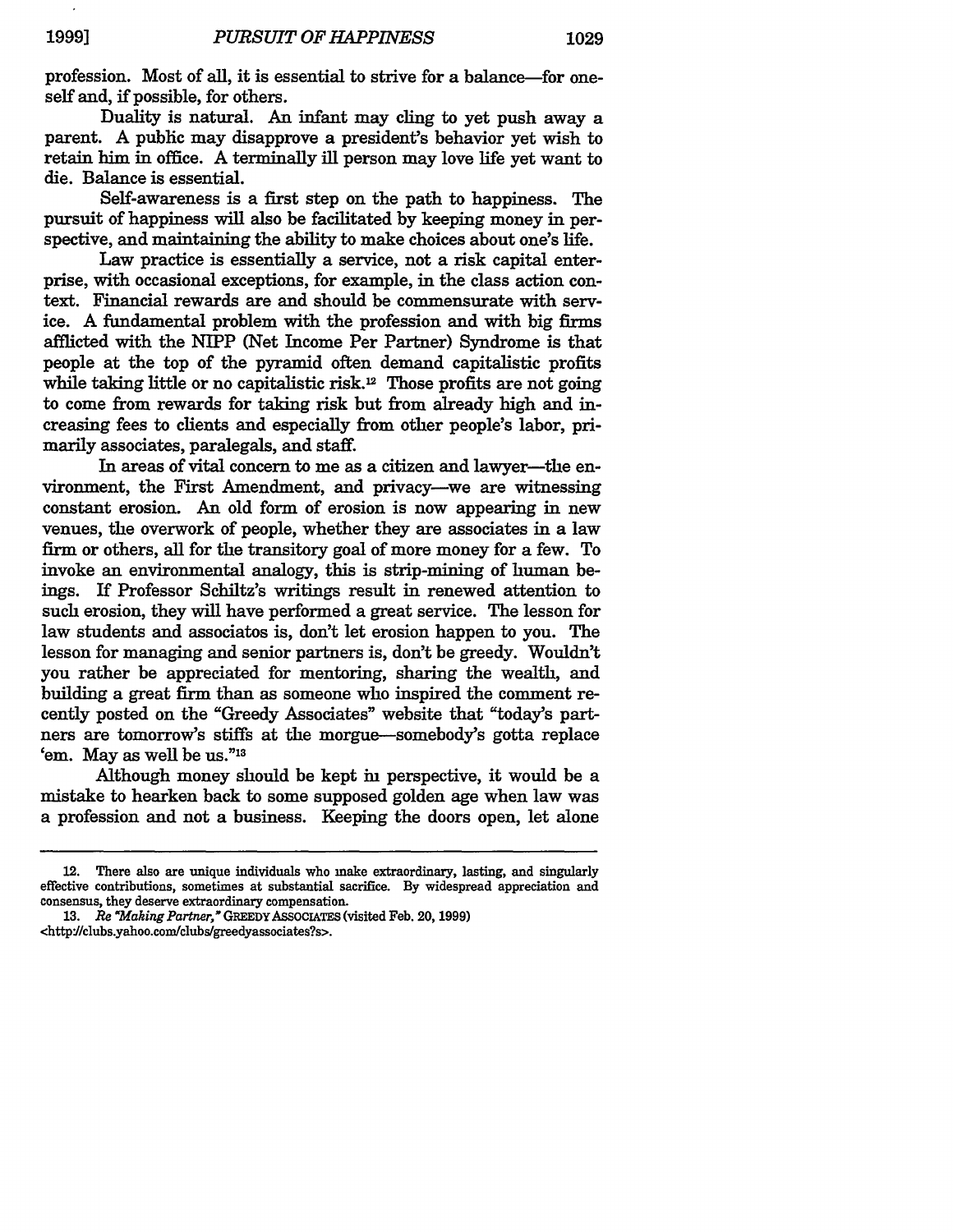making a good living, requires hard work and good business sense. The recasting of law as primarily a business brought marketplace economic efficiency values to law firms that had held residual nonbusiness values and guild-like notions, and consequently brought discomfort to many who had grown accustomed to old ways. Perhaps, however (although the evidence is not conclusive), it may have also contributed to improving service to chents. Certainly, socio-professional changes have helped to open up the club to talent previously excluded, namely, women and minorities. Some of the shakeout has been healthy.

Law firms that facilitate choices for their lawyers will also facilitate individual pursuits of happiness and consequently should enjoy more productivity and less attrition. In the end, it comes down to the values that individuals bring to their jobs. The extent to which a law firm makes it comfortable or uncomfortable for the lawyers in the firm to act on those values will have a direct bearing on happiness and thus as well on health and ethics. A law firm can and should expect some significant threshold of work from each lawyer to enable it to thrive and thereby to enable such choices. However, once that threshold is reached, the more it insists on the money choice and the less it allows other choices, the less happy a place it will be to practice.

Money is increasingly a common denominator of law firm values. By no means is it the only value, however. It can facilitato or foreclose the development of other values, as the firm chooses. The great firms, the ones that attract the ablest lawyers and give top service and incisive judgment to clients, the public, and the profession, may be, with luck and intelligence, the ones that make and enable more balanced choices.

Law students and young lawyers occasionally talk with me about career choices. I am rarely approached by those who just want to make a lot of money, probably because I do not convey any enthusiasm for that goal. For those with dollar signs in their sights, the choice seems easy: pick a place where the dominant focus is money, work hard, seize opportunities, and strive to get rich. For the others who are oriented to different values, who still have a high measure of idealism, the choice is more difficult. I will commend this Symposium and the statement of skills and values in the MacCrate report.14 I will

<sup>14.</sup> See AMERICAN BAR ASSN, LEGAL **EDUCATION** AND PROFESSIONAL DEVELOPMENT-AN EDUCATIONAL CONTINUUM REPORT OF THE TASK FORCE ON LAW **SCHOOLS** AND **THE** PROFESSION: NARROWING THE GAP, **135-221** (1992). The Task Force was chaired **by** Robert MacCrate, a for- mer president of the American Bar Association and a retired partner of Sullivan & Cromwell.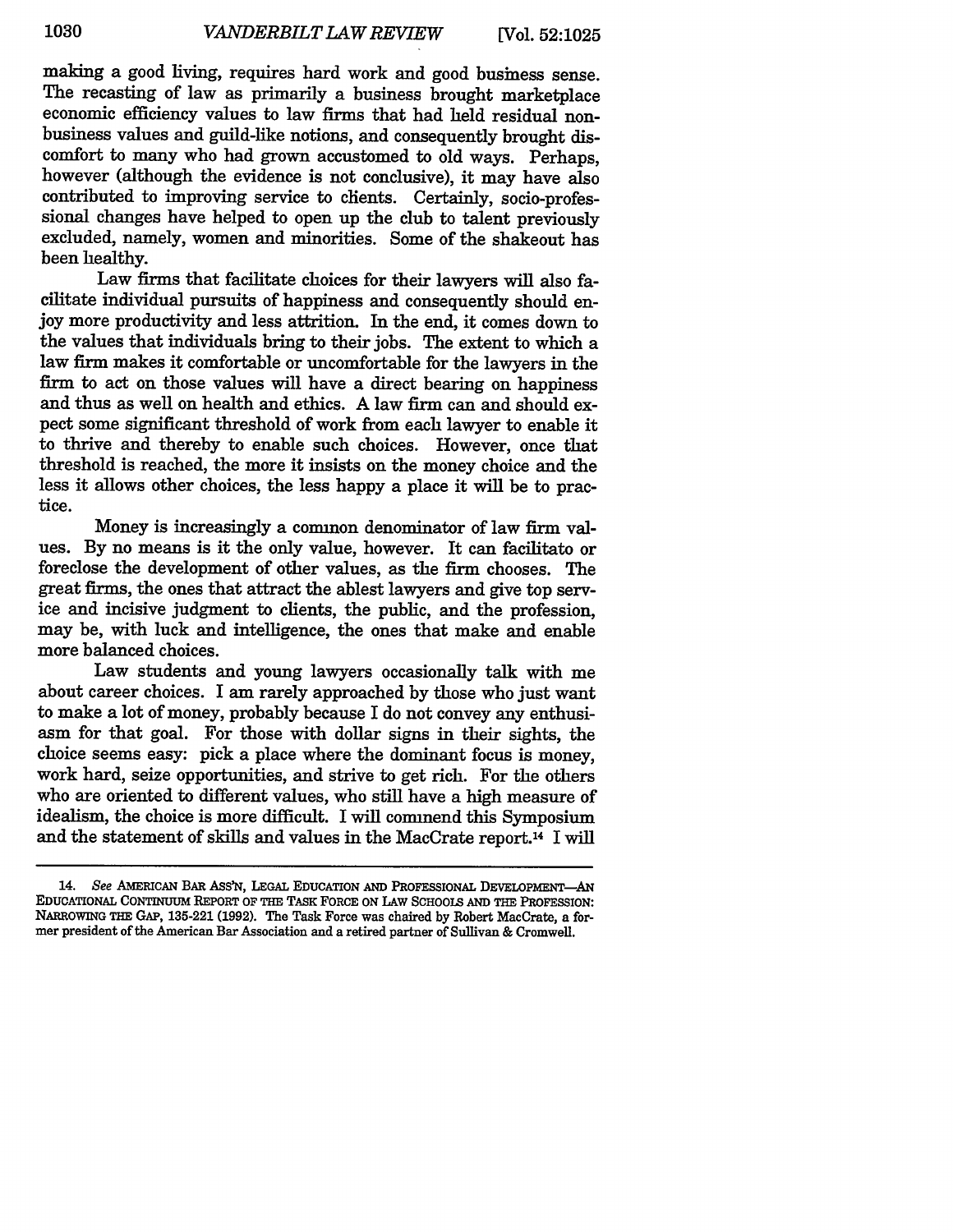emphasize that the years with your children fly by in an instant, that they and time with them are precious, and that I wish I had spent more. Whenever you can, tell the god of money and the god of ambition, who is no less voracious, that you and your kids are going to fly a kite or build a snowman. I may also identify lawyers who have made extraordinary contributions to their firms and to the public and profession while living healthy and satisfying lives. If individuals are interested in a big firm, among varied attractive alternatives, I will urge them to heed Professor Schiltz's advice that "If you go to a big firm, make a smart choice."<sup>15</sup>

Smart choices are still possible, if you analyze the circumstances carefully. Do not view big firms through rosy-colored glasses, and be wary of mixed messages and any lack of forthrightness. Ask questions that are important to you.16 If you do join a big **firm,** seek out responsibility and the satisfaction that responsibility can bring, and work with your colleagues to make the firm what you want it to be. Big firms want not just your hours but your dedicated minds and loyalty, both te minimize attrition and to rank high on published lists of associate satisfaction. Do not underestimate the ability and authority you and like-minded colleagues have to keep the **firm** on the right track. You have the right and power to shape your future and not let that future be robbed by the greedy.

Law is a demanding profession. It provides lifelong challenges. There is never an opportunity to coast. It demands stamina, and occasions stress. It affords the opportunity to give back to the profession and the community through pro bono work and to help build and maintain the system of justice that is a vital element of a free country. Of course, there will be competing demands and priorities. People who are uncomfortable with the challenges, the responsibilities, and the sacrifices that must be made, should not enter this profession. They will not be happy. Those who willingly and with balance and enthusiasm cross what Lon Fuller described as "the line where the pressure of duty leaves off and the challenge of excellence begins" $17$ should enjoy the happiness that attends such a pursuit.

**<sup>15.</sup>** Schiltz, *supra* note 1, at 941.

**<sup>16.</sup>** For example, do women in the firm have a realistic opportunity to both have children and become partners? Does the firm have an effective mentoring program? Does the **firm** genuinely encourage pro beno work and credit it for review, promotion, and compensation purposes as billable time? Does it foster diversity? What is its attrition rate?

**<sup>17.</sup> LON** L. **FULLER,** THE MORAITY OF LAW **170** (1964).